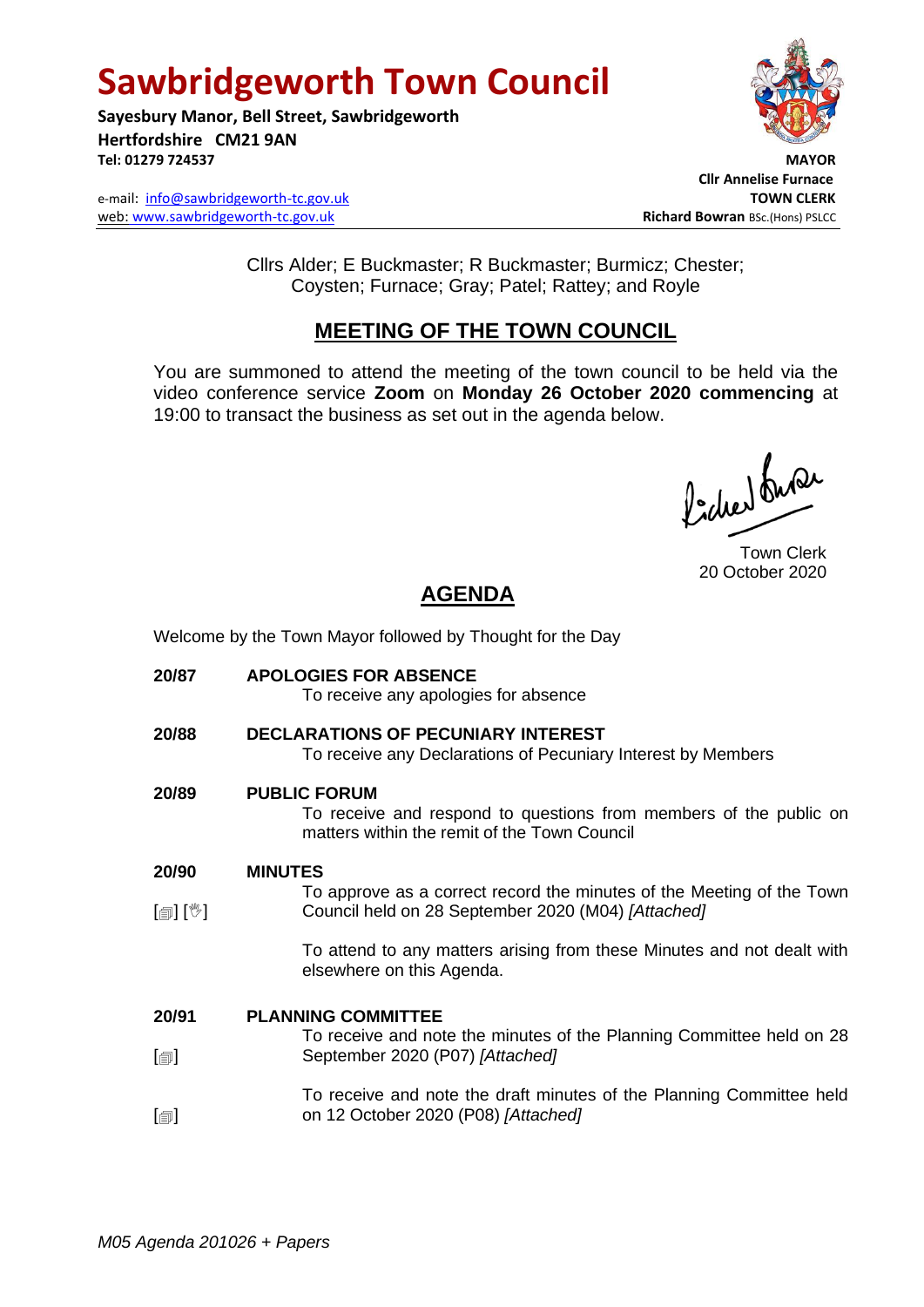| 20/92                                       | <b>ECONOMIC DEVELOPMENT AND STAP COMMITTEE</b>                                                                                                                                                                     |
|---------------------------------------------|--------------------------------------------------------------------------------------------------------------------------------------------------------------------------------------------------------------------|
| $[\blacksquare]$                            | To receive and note the draft minutes of the Economic Development<br>and STAP Committee on 19 October 2020 (E02A) [Attached]                                                                                       |
| 20/93<br>$\textsf{[} \textsf{1} \textsf{]}$ | <b>MAYOR'S CORRESPONDENCE/COMMUNICATIONS</b><br>To receive Mayor's report [attached]                                                                                                                               |
| 20/94                                       | <b>REPRESENTATIVES REPORTS</b><br>To receive representatives reports from:                                                                                                                                         |
| $\lbrack \oplus \rbrack$                    | County Councillor E Buckmaster [attached]<br>$\bullet$                                                                                                                                                             |
| $\lbrack \oplus \rbrack$                    | <b>District Councillor Alder</b><br>$\bullet$<br>District Councillor R Buckmaster [attached]<br>٠<br><b>District Councillor Burmicz</b><br>٠<br><b>Hertfordshire Police</b><br>$\bullet$                           |
| $\boxdot$<br>$\lbrack \oplus \rbrack$       | <b>Other Representatives</b><br>$\bullet$<br>Cllr Royle - Footpaths; Schools; Town Twinning; [attached]<br>Cllr R Buckmaster - RHSO; SYPRC [attached]                                                              |
| 20/95                                       | <b>OFFICERS REPORTS</b><br>To receive Town Clerk's report for the month of October 2020                                                                                                                            |
| $[\blacksquare]$                            | [Attached]                                                                                                                                                                                                         |
| 20/96                                       | <b>DEVOLUTION AND RECOVERY</b><br>To provide an update on the Government proposals, which was<br>scheduled to be published in a White Paper in September, to force<br>through a reorganisation of local government |
| 20/97                                       | <b>TOWN BRANDING</b><br>To note and approve the recommendations of the ED&STAP Committee<br>for establishing a brand image for the town.                                                                           |
| 20/98                                       | <b>PAVEMENT PARKING</b><br>To determine the town council's response to the consultation by the UK<br>Government on our opinion about pavement parking.                                                             |
| 20/99                                       | <b>DEPOSIT &amp; CONSULTATION DOCUMENTS</b><br>To note receipt of any Documents for Noting and Consultation                                                                                                        |
| 20/100                                      | <b>FINANCIAL REPORT</b><br>To note the current Financial Report                                                                                                                                                    |
| 20/101                                      | <b>ACCOUNTS FOR PAYMENT</b><br>To note and approve accounts for payment                                                                                                                                            |
| 20/102                                      | <b>ITEMS FOR FUTURE AGENDAS</b><br>To note any items for future agendas                                                                                                                                            |

## **Members of the Public and the Press are cordially invited to attend all meetings of the Council and its Committees.**

#### **Join Zoom Meeting**

<https://us02web.zoom.us/j/89840211453?pwd=bjNDVTZ3Q1M0d1Y4NUkzb0R4SUVHZz09>

Meeting ID: 898 4021 1453 Passcode: 624778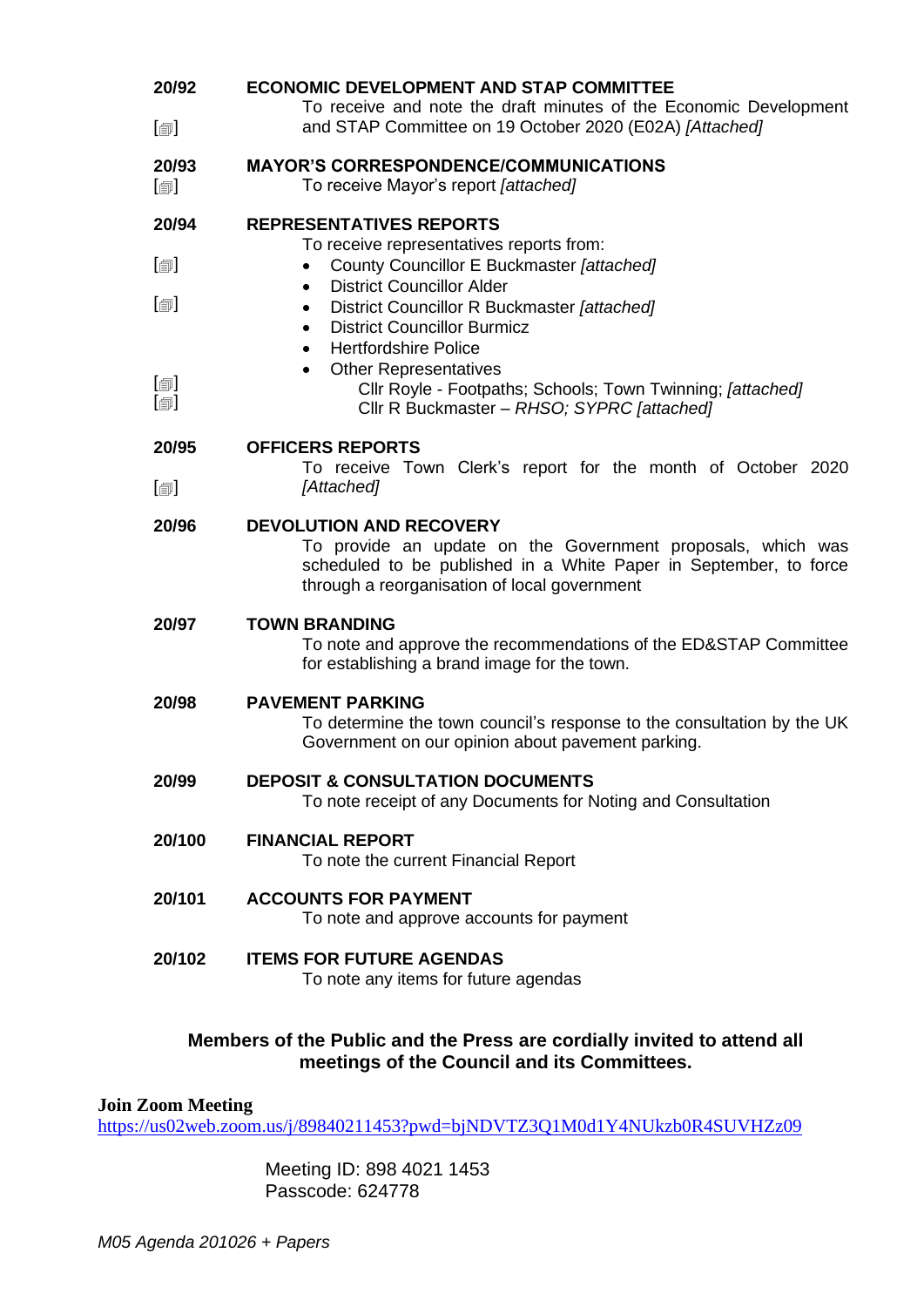## **Mayor's report for full council meeting on 26th October 2020** *(as of 19th October 2020)*

#### Local retailers

- I attended the Isabel Hospice shop re-opening on  $7<sup>th</sup>$  October where I got to cut the ribbon staff and customers are very excited to have the shop open for business again on Bell Street.
- I made a socially distanced visit on 14<sup>th</sup> October to care provider Home Instead at The Maltings to understand how their clients and staff are coping with current restrictions.

## **Charities**

• Thank you very much to CJ's, Squisita, Listed and The Shed for running the Donate my Bake campaign to raise funds for this year's Mayor's Charities – so far they have raised £164 <https://www.justgiving.com/crowdfunding/sawbomayorcharities>

## Tidy Up Sawbridgeworth

- Congratulations to Tidy Up Sawbridgeworth for holding a successful Great British September Clean. In total 64 residents, include one of the Brownies units, turned out over the course of the week ending 27<sup>th</sup> September.
- Cllr Royle and I tackled the London Road from Brook Road up to the Pishiobury Park entrance filling two bags with all sorts of rubbish including a hub cap, metal spike, numerous drink bottles and the odd cardboard box.
- Given Covid-19 restrictions a new approach was used with small groups of friends and family choosing the time that suited them to go out.

#### Town Twinning

- I briefly attended the Town Twinning meeting to update the group on various actions.
- The Brownies now have a contact in Bry-sur-Marne for the Jeanettes and plan to follow this up.
- Unfortunately we did not receive any letters back over the summer describing what residents like about the town in order to share with our twinned towns.

#### Local schools

- My visit to Reedings School took place on 21<sup>st</sup> September when I attended four bubble year group assemblies, announcing the successful candidates in the Junior Leadership Team elections.
- The assembly also explored what democracy is and I gave an overview of the role of the Town Council and of the Mayor.
- Pupils asked a super set of questions, and I was struck by how important participation was regarded by them, whether they had put themselves forward as candidates or by voting in the elections.
- I then had a socially distanced lunch with the newly appointed Junior Leadership Team during which they told me about some of their plans for preventing littering and for charity fundraising.

## *Annelise Furnace*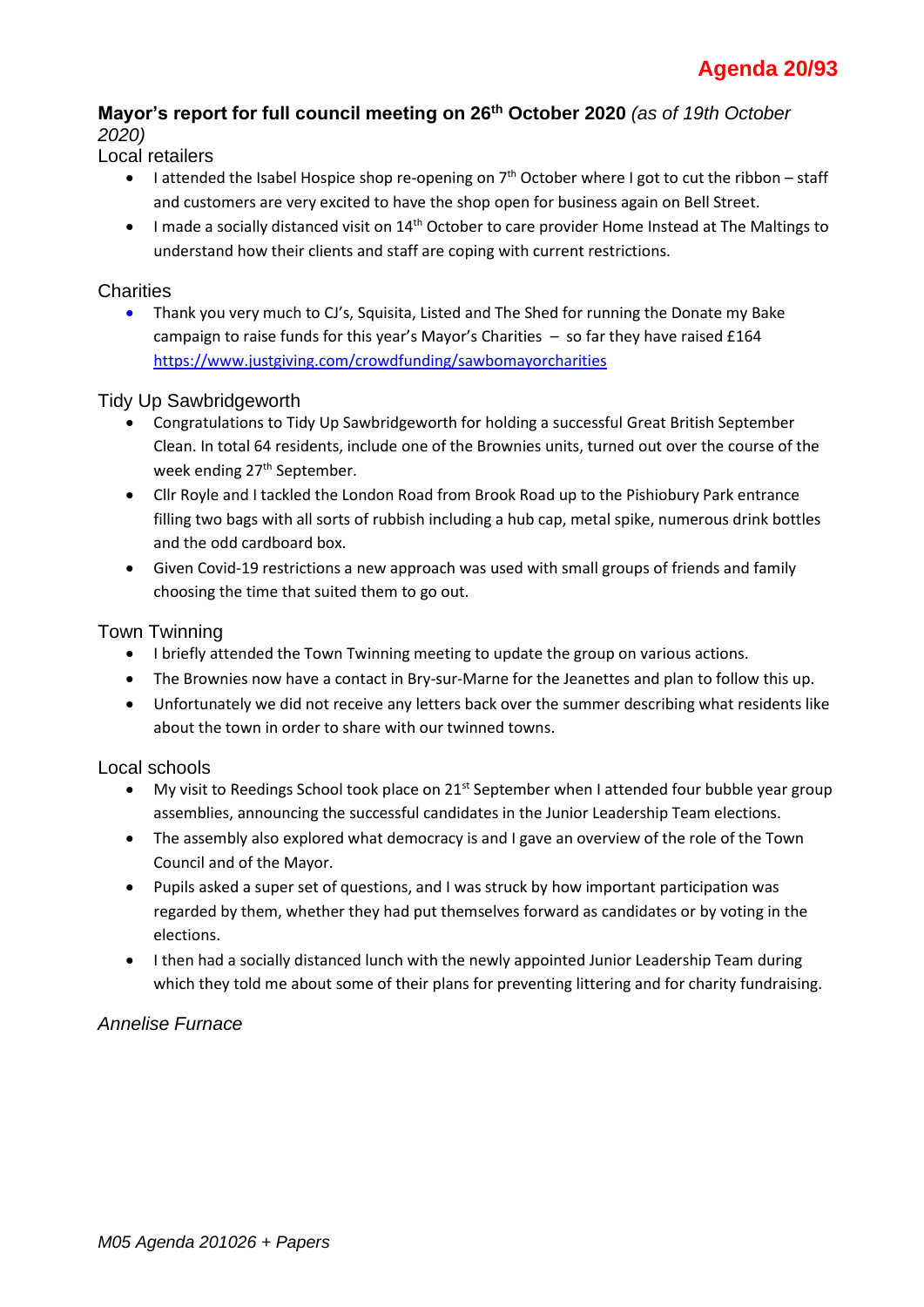## **County councillor report Oct 2020**

#### **How should speed limits be set in Hertfordshire? A clearer approach to setting speed limits on Hertfordshire's roads could be on the way under plans for a new Speed Management Strategy for the county.**

A consultation on the draft plan was open until 12 September 2020.

Hertfordshire County Council is consulted on a new strategy for setting speed limits on the county's roads, including clearer guidance on introducing 20mph speed limits to protect pedestrians and cyclists.

Suggested measures also include changing the way speed limits are decided, so they more consistently match the design of the road and the way it is used, as well as clearer guidelines on the design, enforcement and traffic calming measures needed to actually reduce traffic speeds.

The draft Speed Management Strategy supports the county council's Local Transport Plan, which sets out the vision for transport in Hertfordshire, and in particular how active travel such as walking and cycling can play a bigger role in helping people get around.

To view the draft Speed Management Strategy and comment on it, go to [https://www.hertfordshire.gov.uk/about-the-council/consultations/transport-and](http://track.vuelio.uk.com/z.z?l=aHR0cHM6Ly93d3cuaGVydGZvcmRzaGlyZS5nb3YudWsvYWJvdXQtdGhlLWNvdW5jaWwvY29uc3VsdGF0aW9ucy90cmFuc3BvcnQtYW5kLWhpZ2h3YXlzL3NwZWVkLXN0cmF0ZWd5LTIwMjAuYXNweA%3d%3d&r=12941822992&d=12194415&p=1&t=h&h=5bc5ddf8b60da7186cc62966ed37f8bd)[highways/speed-strategy-2020.aspx](http://track.vuelio.uk.com/z.z?l=aHR0cHM6Ly93d3cuaGVydGZvcmRzaGlyZS5nb3YudWsvYWJvdXQtdGhlLWNvdW5jaWwvY29uc3VsdGF0aW9ucy90cmFuc3BvcnQtYW5kLWhpZ2h3YXlzL3NwZWVkLXN0cmF0ZWd5LTIwMjAuYXNweA%3d%3d&r=12941822992&d=12194415&p=1&t=h&h=5bc5ddf8b60da7186cc62966ed37f8bd)

## **East Hertfordshire Growth and Transport Plan**

The draft East, and South East Growth & Transport Plan (GTP), covering the towns of Bishop's Stortford and Sawbridgeworth, down to Hertford, Ware, Hoddesdon, Broxbourne, Cheshunt and Waltham Cross, and the key transport links between these towns and to surrounding areas, will start the process of public consultation in October and is due to finish in December 2020. The consultation documents already includes feedback from workshops with County Councillors and District Portfolio Holders as well as officers for the area have been used to refine the initial schemes and packages that considers the key problems and opportunities which currently exist or may in the future on the transport network and identifies what types of interventions are needed to improve the transport network.

The East Hertfordshire GTP has been developed at the same time as the South East Hertfordshire GTP due to the number of linked trips between the areas.

https://democracy.hertfordshire.gov.uk/documents/s22931/05-Item%205- East%20South%20East%20Growth%20and%20Transport%20Plans%20report.pdf

## **County Minerals Plan**

The Forward Plan now indicates that the proposed plan will go to Cabinet and Council in October ahead of submission to the Minerals Planning Inspector. A public consultation will then be held in the new year and the Examination in Public could be held later in 2021. Our MP Julie Marson has spoken about residents concerns in Parliament. Hatfield Aerodrome was one of the original options in the sieving study in the Minerals Review and formed a major part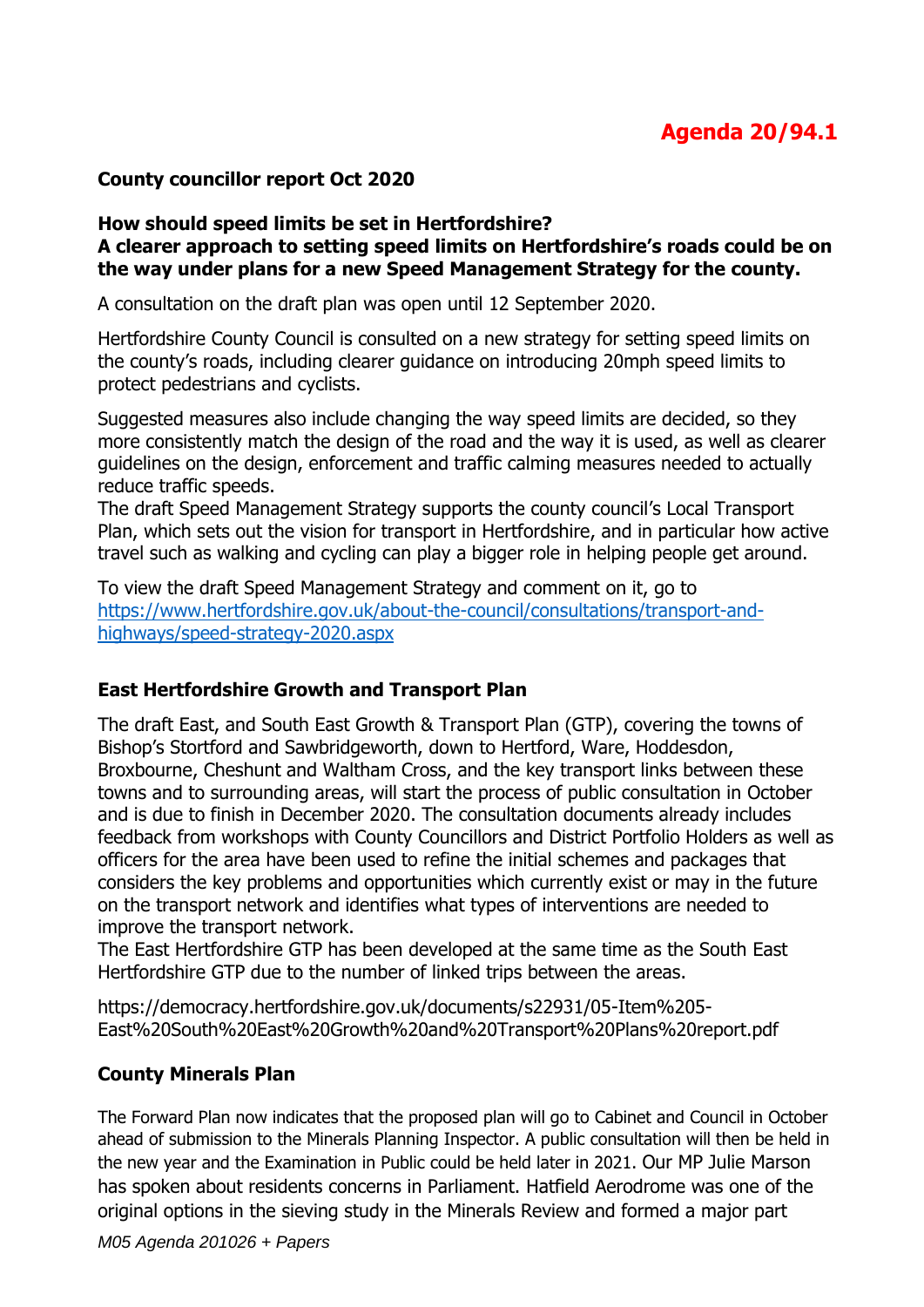consisting of Furze field, Hatfield Aerodrome, Coopers Green Lane and the Briggens Estate (as preferred area). The decision by Herts County Council against the proposal by Brett Aggregates on Thursday 24<sup>th</sup> September due to the presence of the Sandridge Bromate Plume.

Hatfield Aerodrome (Site ID MLPCS006) had a proposed mineral reserve of 8 million tonnes of gravel and adjacent to Furze field (Site ID MLPCS008) which had a proposed mineral reserve of 532,000 tonnes and this is adjacentto Coopers Green Lane (Site ID MLPCS009) which has a proposed mineral reserve of 6.6m tonnes. Furze field received conditional permission to proceed in 2018 and the Coopers Green Lane site is currently 'out for consultation'. Brett Aggregates may appeal the decision.

**Winter Self Help Gritting.** This is now open to the Herts Association of Parish and town Councils so they can send it on to towns and Parishes. In the next week or two we will also be doing our usual social media campaign warming people up to winter and the start of the season on 1<sup>st</sup> October. We have a limited amount of salt to give to community organisations to help local people grit their own area. You can apply once a year. Let us know the total amount you need for the whole winter

as we can **only make 1 delivery**.

Resident associations, resident groups (with a constitution or agreed terms of reference) and community groups can apply for salt to grit the public highway in their area. Resident and community groups can request between **1 – 34 x 20kg bags of salt** per group. We can't guarantee to process applications received after 31 October.

[https://www.hertfordshire.gov.uk/services/highways-roads-and-pavements/roadworks](https://www.hertfordshire.gov.uk/services/highways-roads-and-pavements/roadworks-and-road-closures/severe-weather/gritting-the-road/winter-self-help-gritting-your-road/winter-self-help-gritting-your-road.aspx)[and-road-closures/severe-weather/gritting-the-road/winter-self-help-gritting-your](https://www.hertfordshire.gov.uk/services/highways-roads-and-pavements/roadworks-and-road-closures/severe-weather/gritting-the-road/winter-self-help-gritting-your-road/winter-self-help-gritting-your-road.aspx)[road/winter-self-help-gritting-your-road.aspx](https://www.hertfordshire.gov.uk/services/highways-roads-and-pavements/roadworks-and-road-closures/severe-weather/gritting-the-road/winter-self-help-gritting-your-road/winter-self-help-gritting-your-road.aspx)

## **Gritters on standby as winter approaches**

**From 1 October Hertfordshire County Council's fleet of over 58 gritters are on standby, ready to spring into action and salt the county's roads when freezing weather approaches.** 

Gritter crews and decision makers from our highways team will be ready around the clock to cover nearly half of Hertfordshire's entire road network – that's more than 1,500 miles (2,500km), or the equivalent of salting from Hertford to Berlin and back.

## **Devolution white paper**

In a recent response to a [Written Question,](https://lnks.gd/l/eyJhbGciOiJIUzI1NiJ9.eyJidWxsZXRpbl9saW5rX2lkIjoxMTksInVyaSI6ImJwMjpjbGljayIsImJ1bGxldGluX2lkIjoiMjAyMDA3MDIuMjM4MTY1NzEiLCJ1cmwiOiJodHRwczovL3d3dy5wYXJsaWFtZW50LnVrL2J1c2luZXNzL3B1YmxpY2F0aW9ucy93cml0dGVuLXF1ZXN0aW9ucy1hbnN3ZXJzLXN0YXRlbWVudHMvd3JpdHRlbi1xdWVzdGlvbi9Db21tb25zLzIwMjAtMDYtMTkvNjE3NDEvIn0.Ik8QTAEDV6BnOw-k-Mqk0pfrhZ2MZxKLbvles5ppppY/s/721768132/br/80620152180-l) the Local Government Minister Simon Clarke MP confirmed that a Devolution White Paper will be published in the autumn and indicated that it will include plans for more mayors and unitary councils. County Leader supports a single unitary across Hertfordshire. White paper with details expected, however no definite idea as to when.

## **Hertfordshire's 17 Recycling Centres are entering a new chapter as Hertfordshire County Council takes on direct responsibility for their management.**

Around 70 staff who currently work at the centres are now directly employed by the county council as part of the council's wider waste management team.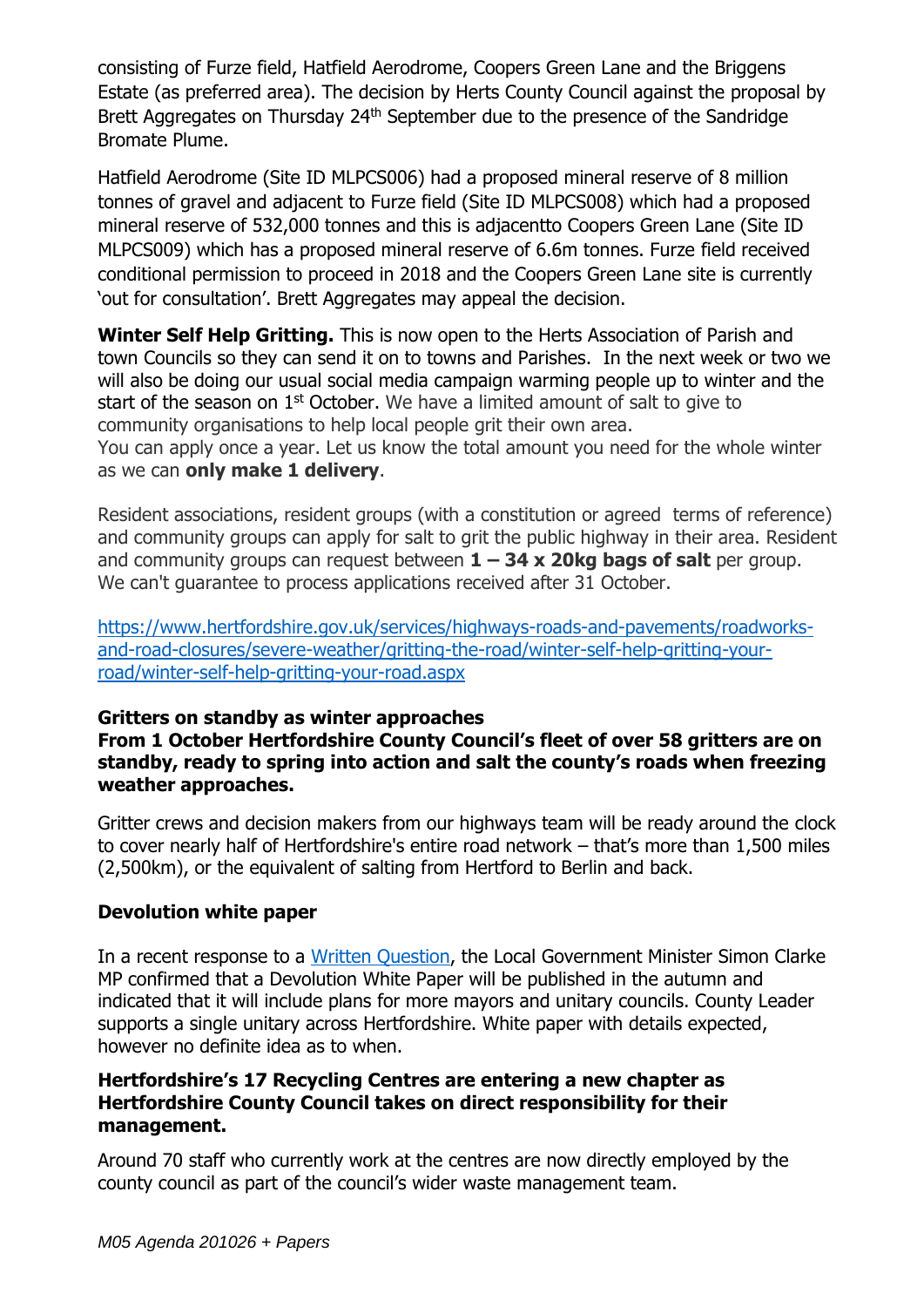The new centre at Ware due to open on 31 October and one planned for Welwyn Garden City.

Taking on the direct management of the centres means that we can continue to improve the centres and ensure a good-quality, cost-effective recycling service is in place across the county.

14 of the 17 centres are currently operational during COVID-19 restrictions, with one – Ware – closed for redevelopment. The existing sites will continue to operate in the same way and accept the same materials.

Earlier this year, councillors agreed to a proposal to end the existing management contract with Amey early and bring the service in-house. The eight and a half year contract was due to run to March 2023, but since the contract was signed in 2014, reductions in the commercial recycling market have meant that the business was no longer viable for Amey.

## **Public Health director reassures families that nurseries, schools and colleges are continuing to work hard to keep our children and young people safe**

Hertfordshire County Council's director of Public Health, Jim McManus, has written to parents and carers in Hertfordshire to explain the support in place to help keep children and staff at nurseries, schools and colleges safe and give clarity on some of the guidance around symptoms, self-isolation, testing and the rule of six.

The letter follows an update to Hertfordshire Headteachers last week, outlining additional support and resource the county council have put in place to specifically respond to coronavirus (COVID-19) concerns at education and children's residential settings.

In the letter, he states: "Since children returned to school and normal routines and activities have resumed for many residents more generally, we have been closely monitoring positive cases of COVID-19. We are putting in place the following further support:

> 1. We are developing further tools and guidance for our education providers to help them implement prevention measures and ensure they are clear on how and when to report cases.

> 2. Guidance for determining close contact has been created specifically to help schools plan and deliver teaching bubbles in a way that means they can deal with COVID-19 cases with the least disruption to your children's education. This should help reduce the need and number of children asked to self-isolate unnecessarily.

3. All education providers have access to a dedicated local authority helpdesk for advice and guidance.

4. We have created a local support team made up of health professionals, environmental health, health and safety officers and teachers who are contacting and visiting schools to provide them with advice and support to deal with COVID-19 issues.

5. All schools have considered children who are vulnerable because of health conditions as part of their risk assessment and they will continue to do so."

**Public Acts of Remembrance. The Hertfordshire Approach.** Government asked every Council to create a Local Outbreak Plan, with an officer Board, called the Health Protection Board, overseen by a Board of elected members. In Hertfordshire the Elected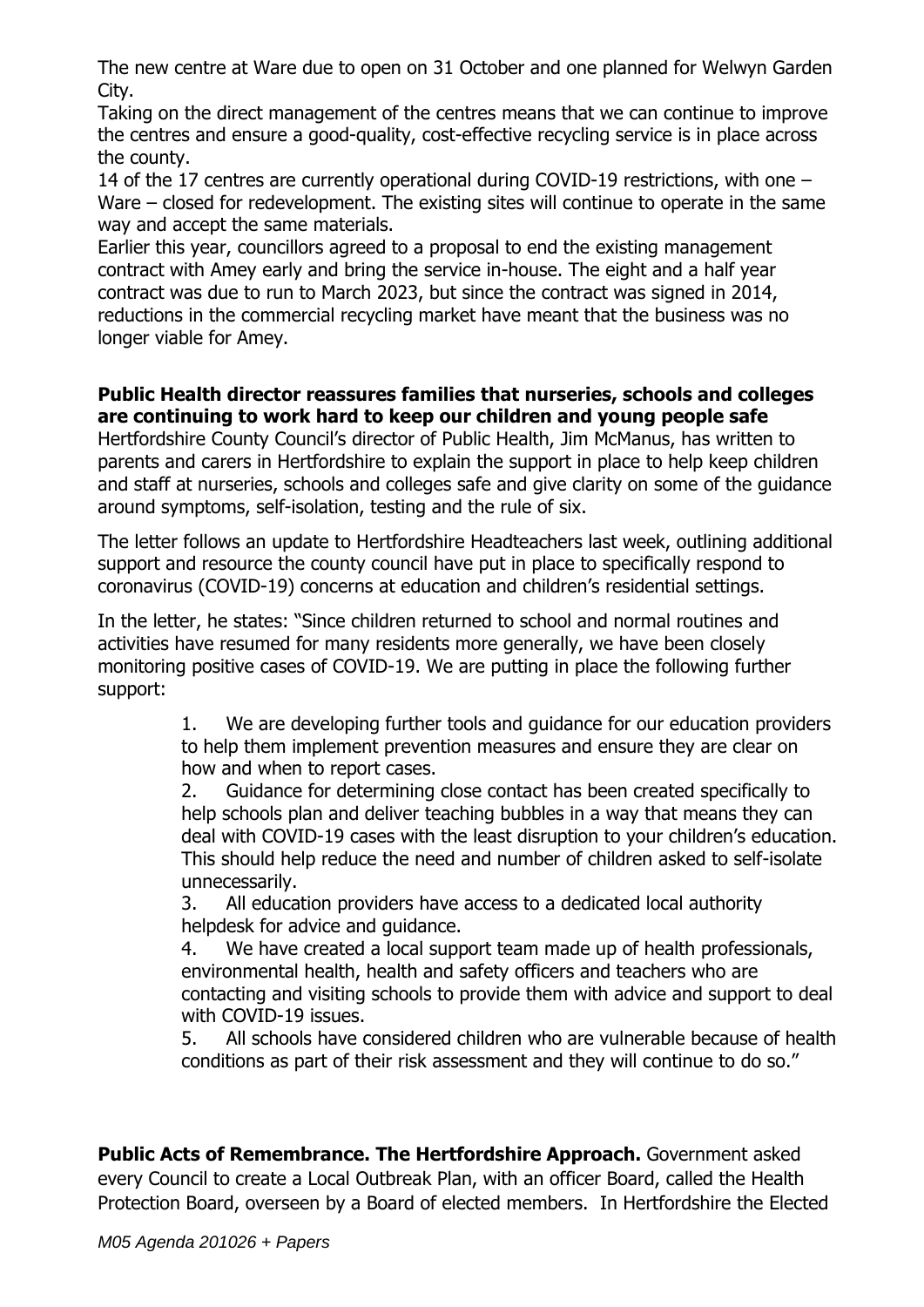Member Board is chaired by David Williams, Leader of the County Council, with Tim Hutchings the Executive Member for Public Health and Prevention as Deputy Chair, and comprises the leaders of the County Council, the District and Borough Councils and the Police and Crime Commissioner. The published outbreak plan can be found at this link [www.hertfordshire.gov.uk/outbreakplan](http://www.hertfordshire.gov.uk/outbreakplan) and is a live document. The Health Protection Board is a multi-agency board of partners working together to reduce and manage outbreaks of infection.

The Elected Member Board agreed the creation of a countywide approach to events, within the framework of legislation and guidance.

The Hertfordshire approach, overseen by the Health Protection Board in partnership with all relevant agencies is in short:

- 1. To enable events which are lawfully and safely planned to proceed lawfully and safely, and ensure they are COVID-19 secure
- 2. To ensure that events can remain dignified while being safe
- 3. To use existing event notification systems to do this
- 4. To require everyone organising an event to undertake a suitable COVID risk assessment, to ensure that the event happens safely
- 5. Maintain social distancing for all gatherings in accordance with current government guidance
- 6. To work cooperatively with organisers, including (i) seeking to agree any necessary measures with organisers if possible, (ii) applying restrictions rather than prohibitions where practical, and (ii) using enforcement powers only where this is necessary.

In line with this, it is our current intention to support local areas to enable some form of COVID-19 secure public act of remembrance to take place. The principles to enable this to take place are:

- 1. The Health Protection Board and agencies will continue to do all we can to reduce and suppress spread of the virus, so while Hertfordshire is not under either any local or national restrictions, our working assumption is that public acts of remembrance compliant with the law and covid-secure principles can occur. More is said about this below.
- 2. If we enter national or local restrictions, such acts may become unlawful and it would be wise for organisers to have a plan B.

Remembrance Sunday public acts of remembrance can be planned **PROVIDED THAT**

- 1. they are organised either by public bodies such as Town or Parish Councils or District or Borough Councils, Charities such as the Royal British Legion or recognised places of worship.
- 2. They are properly risk assessed [see above]
- 3. In Hertfordshire they are notified to the District or Borough Council Safety Advisory Group (SAG) who will then pass details to their local Environmental Health Deptartment in line with usual event notification processes. This notification from the event organiser should include a covid-secure risk assessment.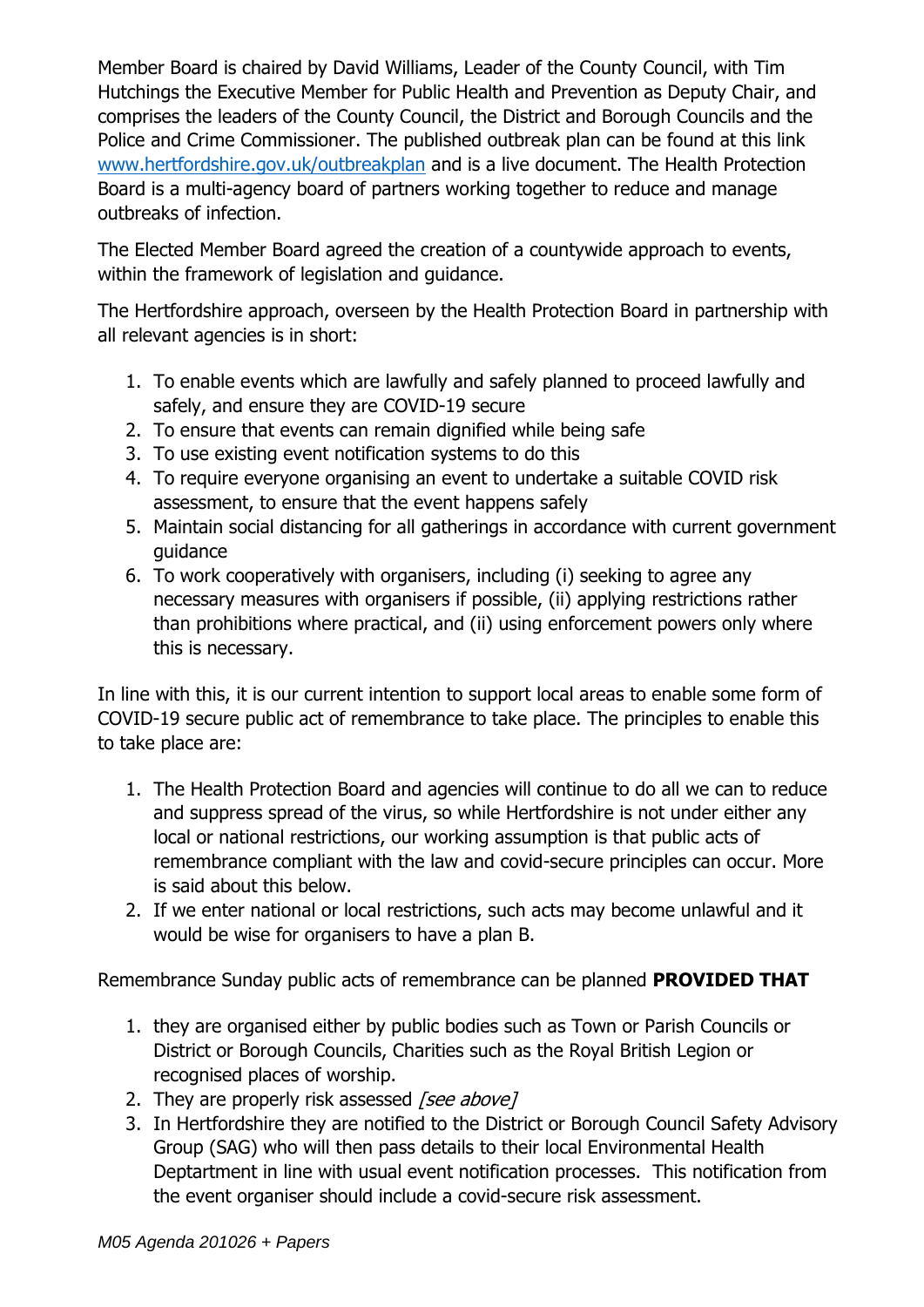The Police have power to enforce against events which do not meet these conditions and Local Authorities have powers to issue directions to events including prohibition, restriction or the imposition of specific steps.

Events within the context of Public Worship

Events which take place within the context of public worship (i.e. a Remembrance event at the start of a public act of worship in a recognised place of worship or outdoors) or regular acts of worship which have a remembrance theme to them should follow the guidance on public worship.

- The relevant government guidance can be found here: [https://www.gov.uk/government/publications/covid-19-guidance-for-the-safe-use](https://www.gov.uk/government/publications/covid-19-guidance-for-the-safe-use-of-places-of-worship-during-the-pandemic-from-4-july)[of-places-of-worship-during-the-pandemic-from-4-july](https://www.gov.uk/government/publications/covid-19-guidance-for-the-safe-use-of-places-of-worship-during-the-pandemic-from-4-july)
- Each faith community nationally has issued its own guidance and this guidance should also be referred to

## **The steps to take for your event**

You should continue as usual to provide your event notification form to your local council **with the addition of a covid risk assessment for the event**. In order to help you do this I have provided a summary checklist of principles, and links to relevant documents,

## **Revised Gilston applications**

Revised applications still not received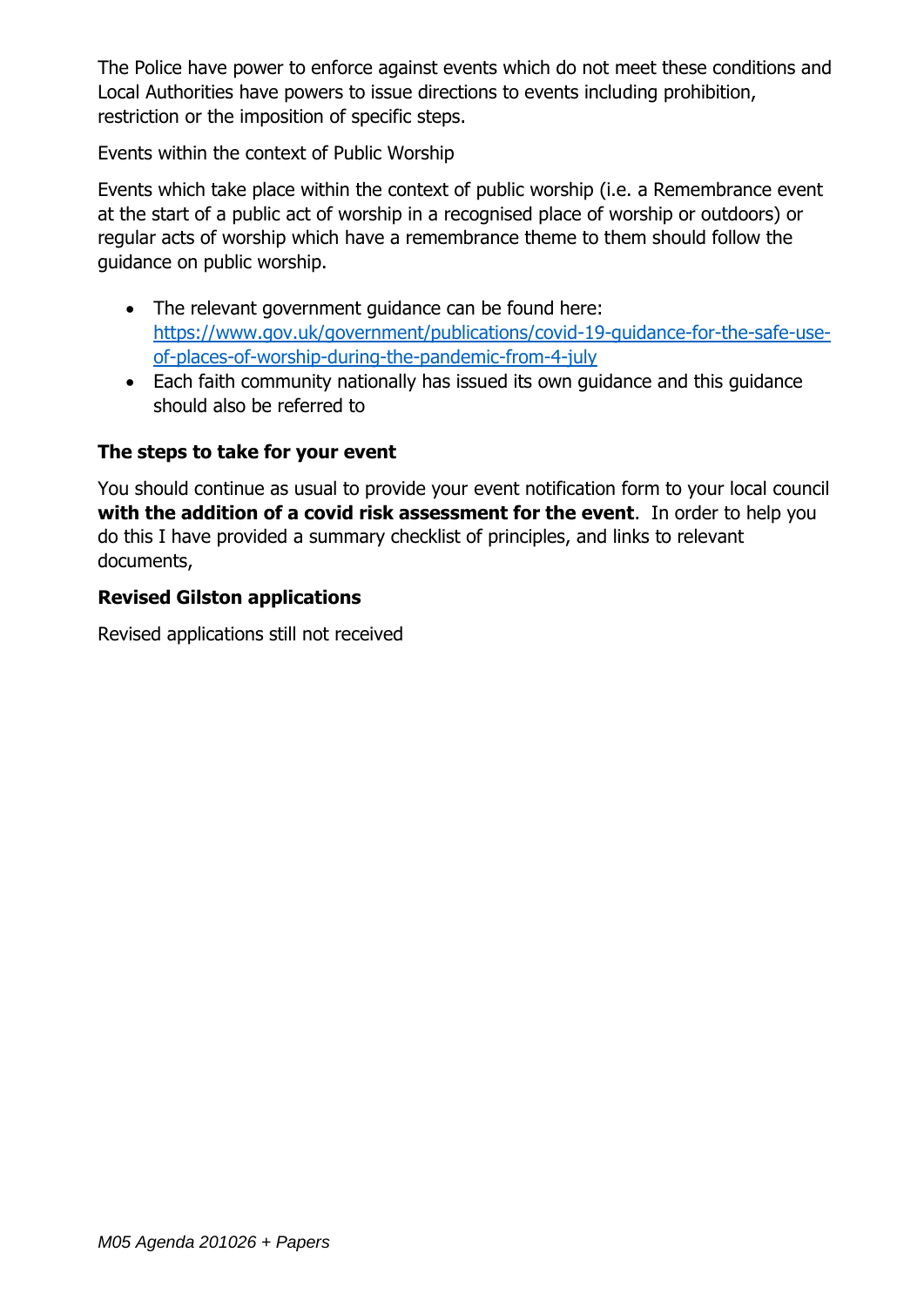## **Agenda 20/94.2**

**EHDC** report for TC meeting 26.10.20

I've had a very quiet month as the DMC meeting of 7.10.20 was cancelled due to no applications to revue.

15.10.20 All members briefing.

This meeting covered the White Paper on Planning , updates to safeguarding and Sustainability. The planning documents looks like it is suggesting reduced residents and Councillor input into the process and a 'pattern book' of designs that can be passed without consultation.

For Sustainability we went through an action plan spread sheet that covers the next 10 years. Safeguarding is an update to the council policy.

21.10.20 Full Council

I'm happy to answer any questions.

Cllr Ruth Buckmaster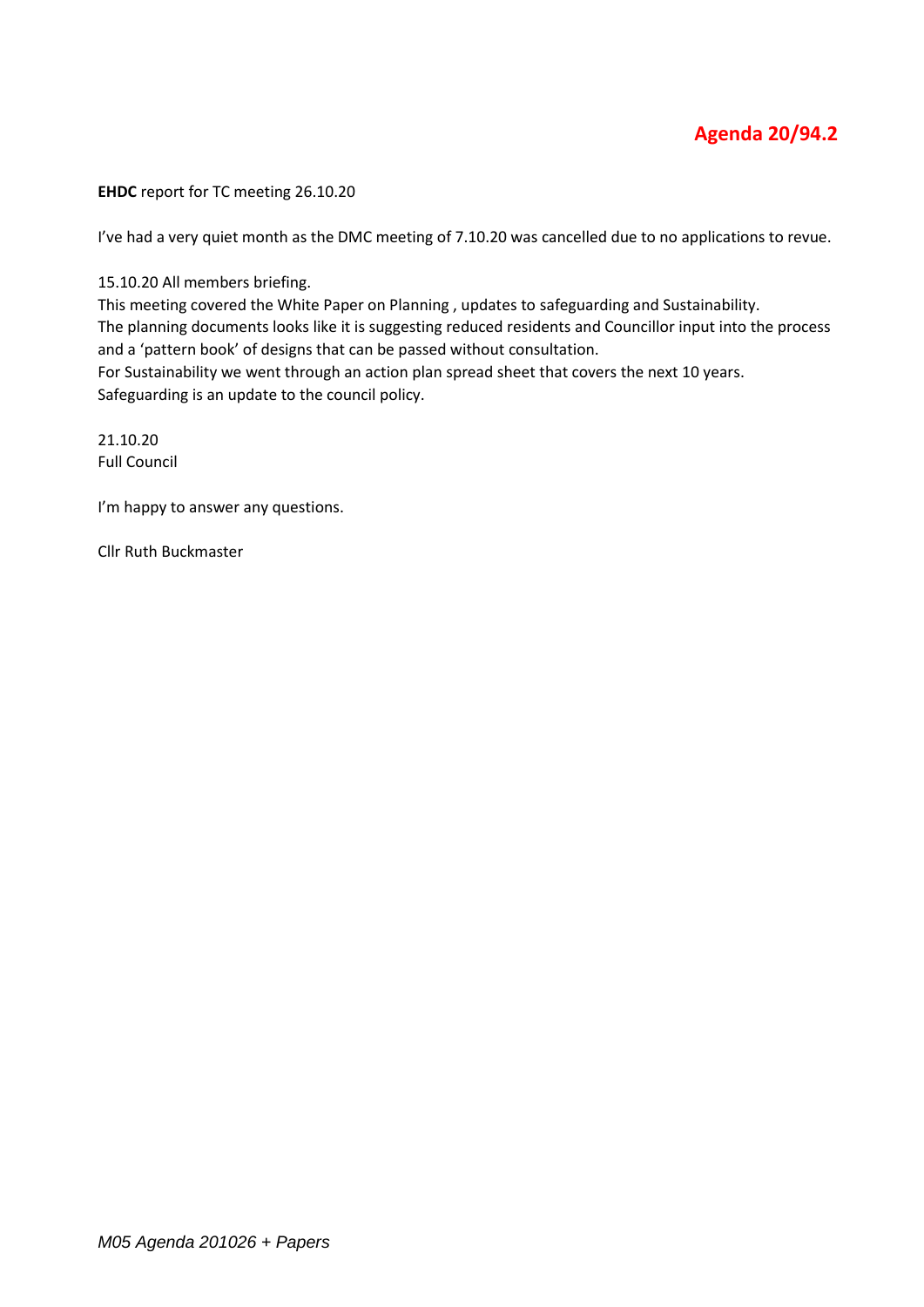**1 SCHOOLS: TOWN COUNCIL BRIEFING AND SCHOOL TOWN COUNCIL MEETINGS.** Postponed until 2021. Leventhorpe Year 10 and Sixth Form students have contributed town logo/branding ideas through Cllr. Chester.

**2 FOOTPATHS, OPEN SPACES AND DOG FOULING**. No progress to report. Footpath 21 (Vantorts Play area to Fair Green) still awaiting completion. Footpath 32 from Fair Green to London Road ditto. No action on the Fair Green footpath (degraded surface/trip hazard) at residents' request; unsure of status of Japanese knotweed on Footpath/Right of Way 27.

The Modification Order for Public Bridleway 11 from Tharbies Lodge on West Road and tree preservation orders for the lime trees on the continuation as Footpath 26 awaiting completion. I'm still trying to arrange a meeting with the Farm Manager.

**Open Spaces.** No update on Pishiobury Park's Local Nature Reserve application; Bob Reed reports no luck with chasing Natural England so far.

**Dog fouling.** No update to hand.

**3 Town twinning.** We arranged a Zoom meeting on 19 September with Moosburg.

**4 Sustainable Sawbridgeworth.** The new Fix-it Café start date postponed. Updating Community noticeboard at Budgens. Discussed a possible 'carols on your doorstep' event to replace Carols on the Green. We will promote refill/recycling opportunities locally.

**David Royle 1910**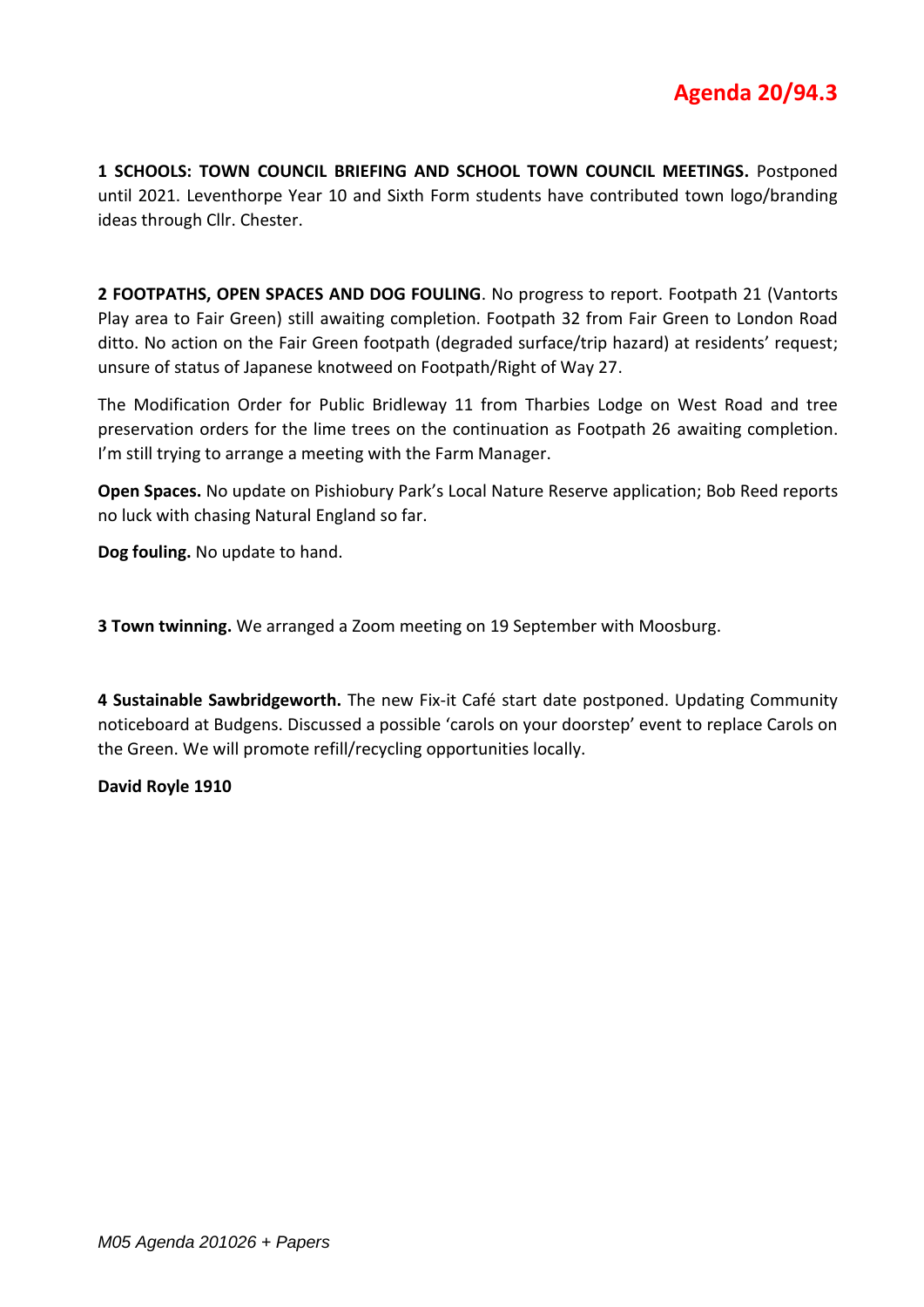**Syprc** report for TC 26.10.2020

We held a zoom committee meeting on 30.9.20.

We have studied the CDA/ACRE guidance and have our risk assessment in place. We hold the risk assessments of our hirers and they are collating contact data. We also have displayed the QR code so seem to be compliant.

The users are returning with special measures in place.

The playground had its annual inspection, there are no concerns.

It was with great regret that we received the resignation of our treasurer Gemma Felstead she has done a brilliant job getting us into online banking and streamlining our payment system. She will be staying until we can find a replacement.

The building committee held a zoo. Meeting on 13th October in which the architect Nicola Chambers joined. She talked us through some of the initial plans and we went through the brief. We have had an Asbestos Survey carried out in which none was found. The Digital Survey is being held on

Once the architect has these they will draw up more detailed designs.

Chair SYPRC Cllr Ruth Buckmaster

#### **RHSO** report

26.10.20.

The Orchard volunteer group held a small Apple day with just the regular volunteers picking as we could not hold a public event. Even with the reduced numbers picking apples we did very well and have 629 bottles of juice.

These we will continue to sell at Full of Beans in Sawbridgeworth and at occasional street stalls.

Cllr Ruth Buckmaster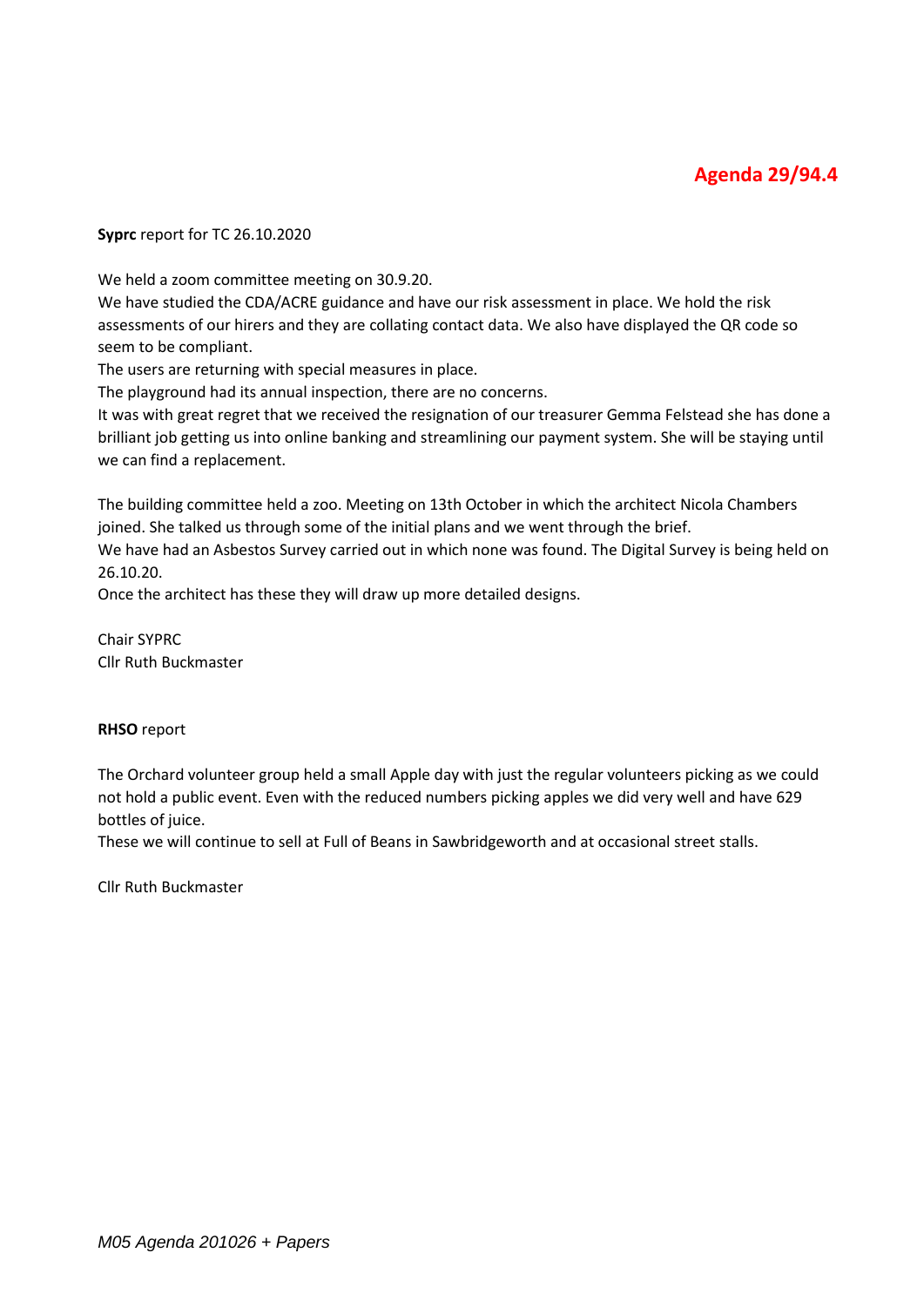## Sawbridgeworth Town Council Memorandum from the Town Clerk

To: All Members From: Richard Bowran Subject: Briefing for 26 October Date: 20 October 2020

#### **Annual Governance and Accounting Review (AGAR)**

Or in layman's terms the year-end accounts return has been submitted to the external auditor following approval by the council at its meeting on 28 August. The response from External Auditors, due by 30 September, has not yet been received.

#### **Cemetery**

Cemetery operating as normal with social distancing precautions in place. Wildflower borders has been sown this autumn.

These will take several years to establish but "before and after" articles will be prepared for submission to the BS Independent.

#### **Council Offices**

Uniquely in East Herts town council offices are now open to members of the public. Staff have been attending as per contracted hours on Monday to Friday.

Risk Assessment has been carried out and measures to mitigate "High Risk" have been implemented. The site is now deemed to be a "Medium Risk" area.

The Covid situation is developing and I have communicated with the A&A sub-committee of measures that may have to be taken.

#### **Conduct of council meetings**

Council and committee meetings are proceeding satisfactorily by Zoom. I can't see that situation changing any time soon.

We now publish Zoom address on the agenda for all meetings so that members of the public can participate.

#### **Electric Vehicle Points**

These were estimated to be installed by the end of December 2019. Latest update is that EHDC Property Services Department have still not had time to produce Wayleave documents.

#### **Events**

#### **Remembrance Day**

- Discussions with representatives of the uniformed services have elicited the fact that they have been instructed that they must not take part in parades.
- An alternative way of marking the day is being developed by the TPM in liaison with the vicar.
- We have consulted with Herts police on measures to ensure that any event will be carried out safely. As advised, we have nevertheless applied for a road closure under the The Town Police Clauses Act 1847
- EHDC Safer Events team have asked for further Covid related risk assessments.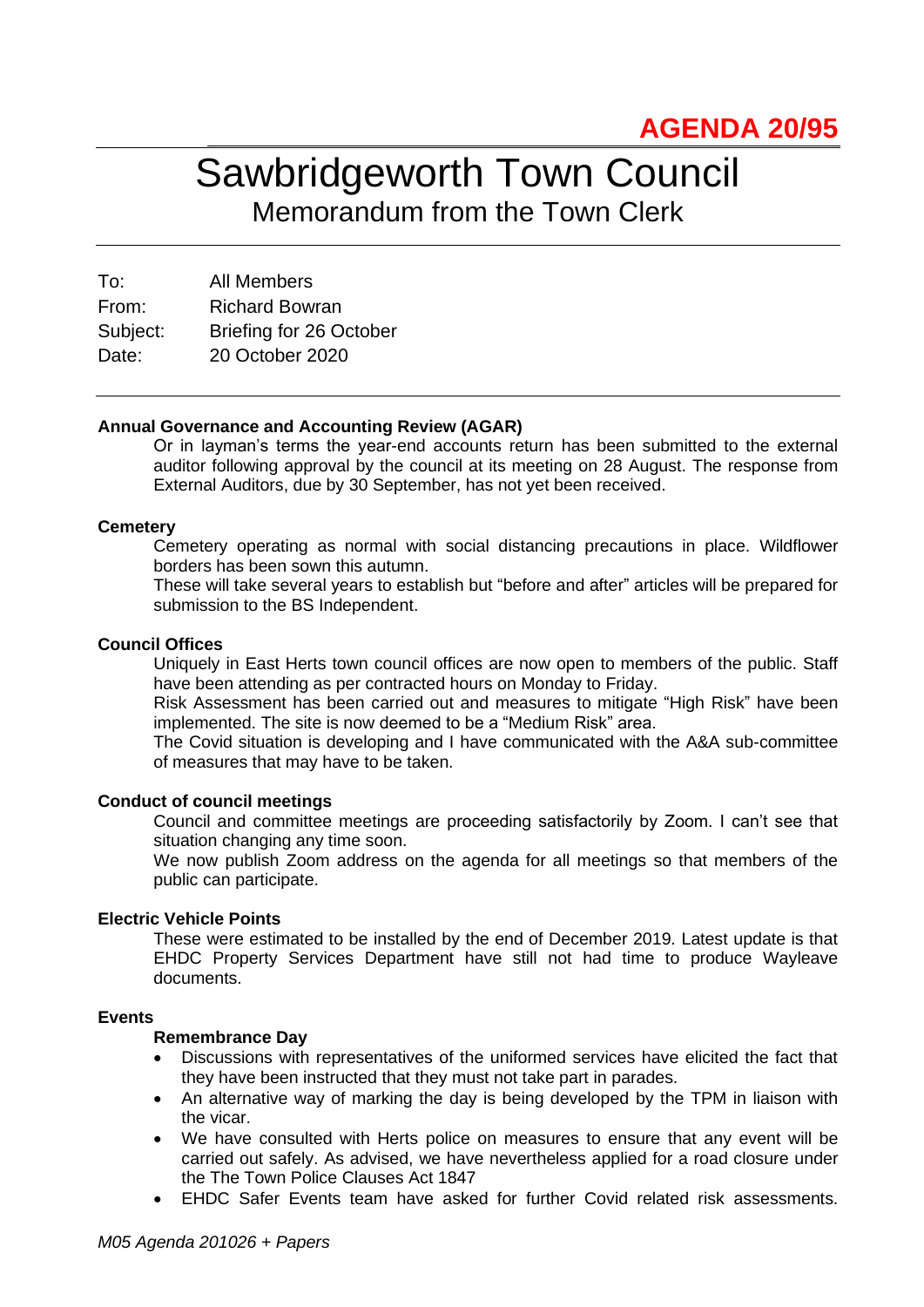#### **Christmas Lights**

- The event cannot take place this year in the usual format as we, as a town council, cannot be seen to be encouraging mass gatherings.
- Festive illuminations will be erected in the same format as last year subject to gaining a licence from HCC. There will be no formal switching on of the lights, they will just be there from the end of November.
- Father Christmas will make an appearance in the town on Saturday 12 December and arrangements are being made to facilitate this. The police are aware of our intentions and will support this activity. The TPM has circulated an e-mail to all members with specific details of this event.
- As a precaution, and as advised, we have nevertheless applied for a road closure under the The Town Police Clauses Act 1847
- EHDC Safer Events team have asked for further Covid related risk assessments.

#### **Christmas Carols**

• The town council had agreed to assist Sawbridgeworth Rotary Club this year with the organisation of this event. However, in consultation with Rotary it was agreed that it was not practical to hold the event this year. An announcement will be made in conjunction with the churches.

#### **Lights of Love**

• The ceremony has been cancelled this year at the instigation of Isabel Hospice.

#### **Buster's Town Trail.**

- TPM and the mayor talked back in the Spring about keeping Buster in the minds of our young people in the town, this was following our decision to postpone the Travel Challenge week and Town Selfie Walk to Spring 2021 due to COVID 19.
- The event will run from Saturday 24th October to Wednesday 4th November. The details and an entry form can be found on our website – there will also be a Facebook page.
- <http://www.sawbridgeworth-tc.gov.uk/town-projects/busters-town-trail/>
- The banner on the front page of the website takes you directly to the page with the downloadable form.
- Head teachers have been written to and asked to promote via their school comms and Chris Carter has been asked to feature it in the Independent newspaper this week.
- I have liaised with the 5 participating shops and they are aware that the Busters must be visible in their shop windows only, to ensure a COVID secure event. The retailers brief is:

*Keep Buster the Dinosaur in the minds of the children. Objective is to get children and parents/carers to pay more attention to the shops that we have in the town. By stopping and looking in shops windows, hopefully people will discover what is on offer in the town – so make sure you do some good promotions/features on the stock that you want to promote*

#### **Sawbobus**

The Sawbobus service recommenced on 06 July on a limited basis, normal Guide to Timings but only on Monday, Wednesday and Friday. Budgens discount voucher scheme has been transferred to Wednesdays.

Hire minibus made available for shopping trips if needed.